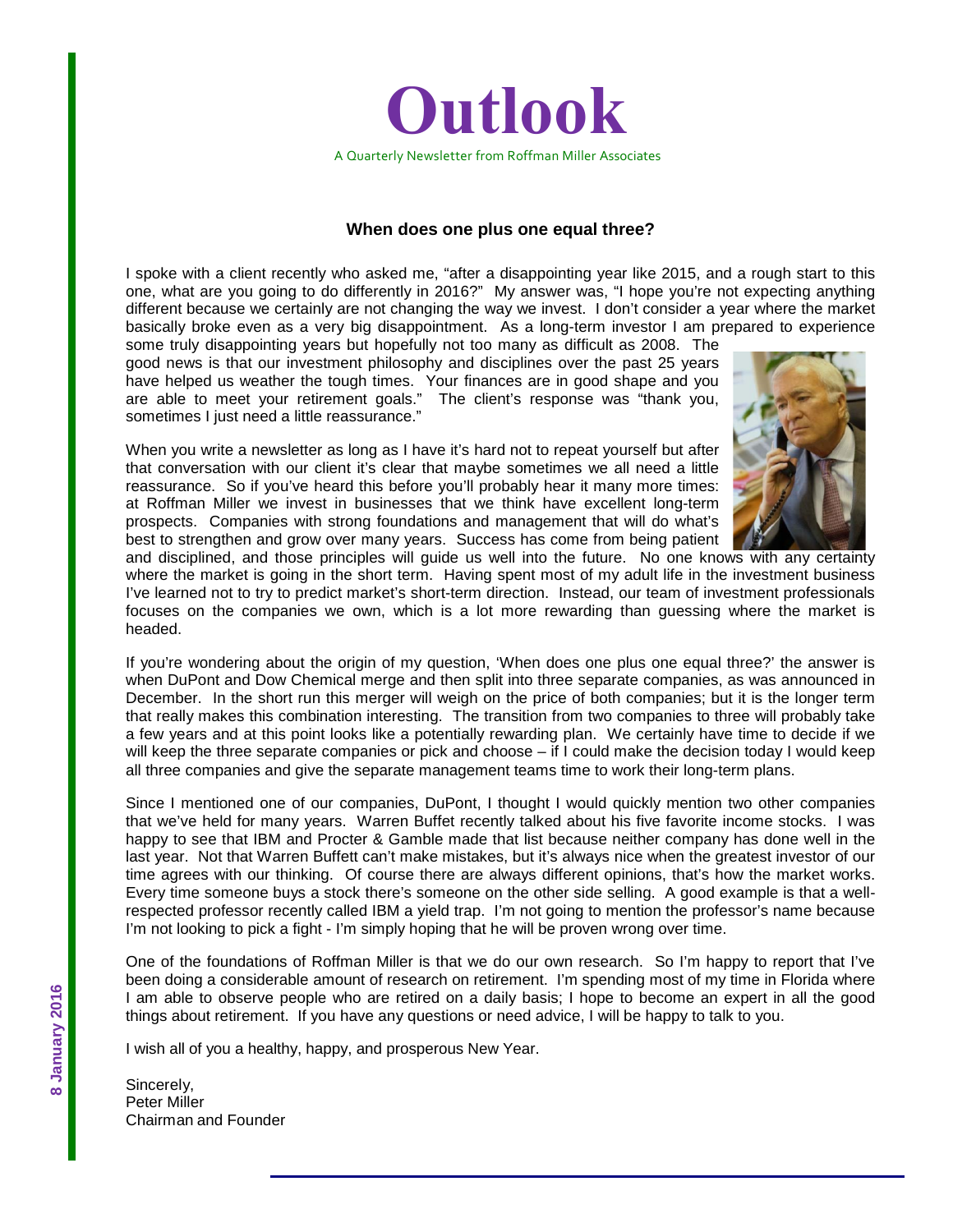## **Miscellaneous News**

#### **Brokerage Statements**

Every Roffman Miller client should be receiving monthly statements, either electronically or through the mail, from their broker-dealer. Please let us know immediately if you are not receiving monthly statements. You should also take some time each month to review the statements and let us know if you have any questions.

#### **Last Chance to Contribute to your IRA or ROTH IRA**

If eligible, you have until April  $18^{th}$ , 2016, to contribute to your IRA or Roth IRA. The maximum amount for 2015 is \$5,500 with a \$1000 catch up for those ages 50 and over. Call your advisor or accountant to find out more information about maximizing your tax savings with a traditional or Roth IRA.

#### **It is also time to start thinking about 2016 contribution limits**

| IRA and ROTH (over 50)                 | \$5,500 (\$6,500)   |
|----------------------------------------|---------------------|
| 401(k), 403(b) and 457 plans (over 50) | \$18,000 (\$24,000) |
| Simple IRA (over 50)                   | \$12,500 (\$15,500) |

#### **Social Security Change**

On November 2<sup>nd</sup> when President Obama signed the *Bipartisan Budget Act of 2015* certain Social Security loopholes available to dual income families were effectively cut off. The "file and suspend" and "restricted application" methods that had become popular with couples and could amount to thousands of dollars more in Social Security benefits over their lifetimes will no longer be available. Fortunately, if you are already receiving benefits under "file and suspend" or "restricted application," you are grandfathered and will continue to receive the same benefits. If you're the right age and still interested in those provisions, there is a grace period before they are outlawed. So if you haven't yet filed and are 66, or are turning 66 by May 1, 2016, you should still be able to take advantage of the strategy.

For all the press this is receiving, the AARP reports that only one-tenth of 1 percent of all eligible Social Security recipients took advantage of file and suspend. And another important thing to remember, especially for dual highearner couples, is that waiting until you are 70 before starting to collect your benefits is by far the greater way to increase the amount of money you will receive in lifetime benefits. The file and suspend method may have added thousands of dollars to your benefits, but by waiting until you're 70 to collect you could still add hundreds of thousands of dollars to your benefits.

Here is an example from Boston University's Laurence Kotlikoff, co-author of the best-selling "Get What's Yours: The Secrets of Maxing Out Your Social Security Benefits," "Say you've got a 60-year-old couple, both high earners, thinking of taking their benefits at age 62. If they go ahead with that plan, they'll get about \$1.2 million in benefits (total, at present value). Before the change, if they had optimized - with one filing and suspending and the other taking spousal benefits at age 66, they would have gotten \$1.6 million - but only \$50,000 of that would be in spousal benefits. Waiting will still net them an extra \$350,000, Kotlikoff says."

It becomes more complicated if one partner is a high earner and the other is a low earner, and each case needs to be examined on its own. The new rules do apply to divorcees, but do not apply to widow or widowers. We will encourage you to work with an experienced Social Security Agency representative as we develop your income plan for retirement.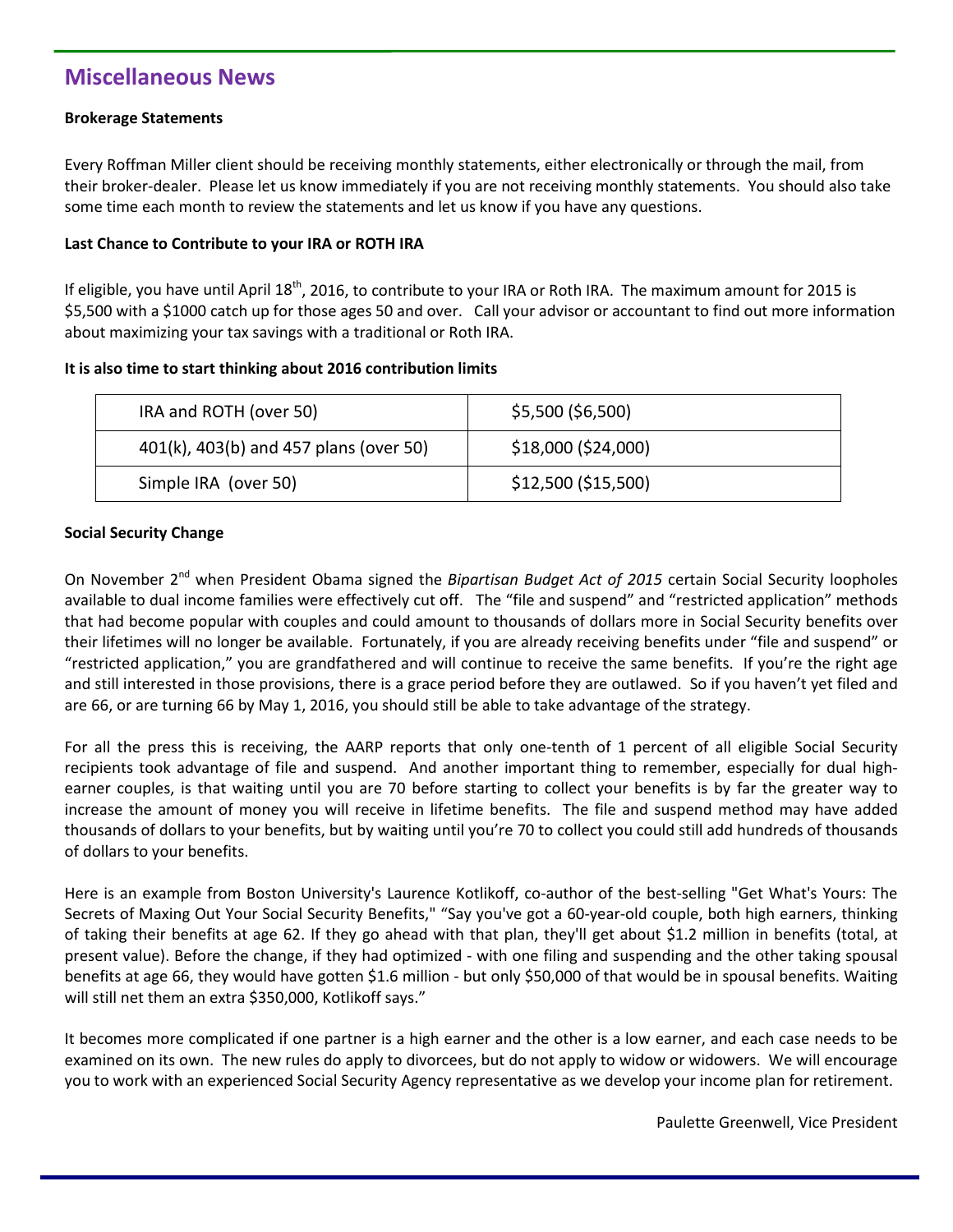### **Slow Money**

Since the tech boom of the late '90s there has been more and more 'fast money' on Wall Street. Fast money really doesn't have an official definition, but I take it to mean the money controlled by day-traders, momentum investors, and gamblers. All you have to do is watch the CNBC show 'Fast Money' to see that this is money in the market for reasons other than research and fundamentals.

One of the most influential companies during the tech craze was Seattle based Microsoft Corporation. In the 16 years since the company's share price peaked at nearly \$60 per share (adjusted for a split in 2003), many individual investors have turned their backs on the stock.

Just about everyone knows who Microsoft is. The company was founded in 1975 by partners Bill Gates and Paul Allen. Then based in Albuquerque, they launched their first product and had 1976 full year revenues of \$16,005. Seven years later, with the IBM PC operating system as their main offering, sales totaled \$55 million. The company went public in 1986.

Over Microsoft's 40-year existence the world has gone through a PC revolution (remember 'The Computer' was Time Magazine's 1982 *Machine of the Year*, sandwiched between *Men of the Year* Lech Walesa, 1981, and Ronald Reagan/Yuri Andropov, 1983), a tech crash, and a rise in mobile computing that threatens the very core of Microsoft's existence, the Windows operating system for PC.

But now is not the time to worry about the future of Microsoft. Under the leadership of Satya Nadella, only the third chief executive in the company's history, recent gains in the stock price (+16.7% in 2015) may have as much to do with company fundamentals as they do with the removal of a shroud of uncertainty about the future direction of the company. It is true that the era of the PC seems to be over. As evidence of that, PC unit sales have fallen each year since peaking in 2011. But under Nadella Microsoft is perceived to have finally accepted and adjusted to the new world order of tech where mobile and cloud strategies are imperative, and where enterprise (corporate) solutions need a clear and tangible roadmap.

Microsoft's Office Suite, a perennial profit center for the company, is now a subscription service. Instead of plunking down a few hundred bucks every other year to upgrade Microsoft Word for your home computer, users are now charged an annual fee that covers major and minor upgrades on an on-going basis. This new business model is working – there are over 18 million individual subscribers to Office 365, as it's called, including me. In addition there are tens of millions more corporate subscribers. Microsoft's contribution to the cloud not only includes Office, but also Xbox and search engine Bing. But those are internal applications of cloud computing. Investors are closely following the rapid growth of Azure, a cloud computing infrastructure service deployed via 100 globally distributed data centers, serving over 1 billion customers. The company believes Azure is more flexible than competitive cloud service offerings and allows corporations to keep more of their data off the public grid.

Many investors will tell you "Microsoft hasn't done anything since the '90s." I beg to differ. 1999 *was* a good year: revenues were \$19.7 billion. Net income \$7.7 billion, or 71 cents per share. Fast forward to fiscal 2014 when revenues totaled over \$86 billion and net income was \$22 billion, or \$2.67 per share. Profits in 2014 were greater than revenue in 1999! Clearly the company was doing *something* all those years, but it's not hard to figure out why people have hard feelings about the stock – the fast money of 1999 had pushed stock prices to extremes. Microsoft and a lot of other

companies were simply overpriced. At some point over the past decade, however, Microsoft's valuation and clean balance sheet intersected with an attractive stock price; the dividend grew, and despite some business uncertainties it began to look like a decent investment opportunity again.



Part of the reason for this column on Microsoft is to remind you of all the good things about the company today; I almost left out the part about the 2.6% dividend yield and \$70 billion net cash on their balance sheet. But also in part this is a story about investing in great companies for the long-run, acknowledging market cycles, and always keeping an eye on valuation.

2015 was a challenging year for investors to figure out; there were many ups and downs, but in the end the market indexes were relatively flat for the year. That doesn't tell the whole story though; the average stock in the S&P 500 was down 3.8% for the year according to research by Bespoke Investment Group. And excluding four stocks, the index overall would have been down 4.8%. As Peter mentioned, we can't tell you what the next move will be for the markets in 2016. I can't tell you what the next move for Microsoft will be. But I can tell you that we'll continue to find and research opportunities in good companies that we believe hold long-term promise for our investors.

Mark Frombach, Chief Investment Officer